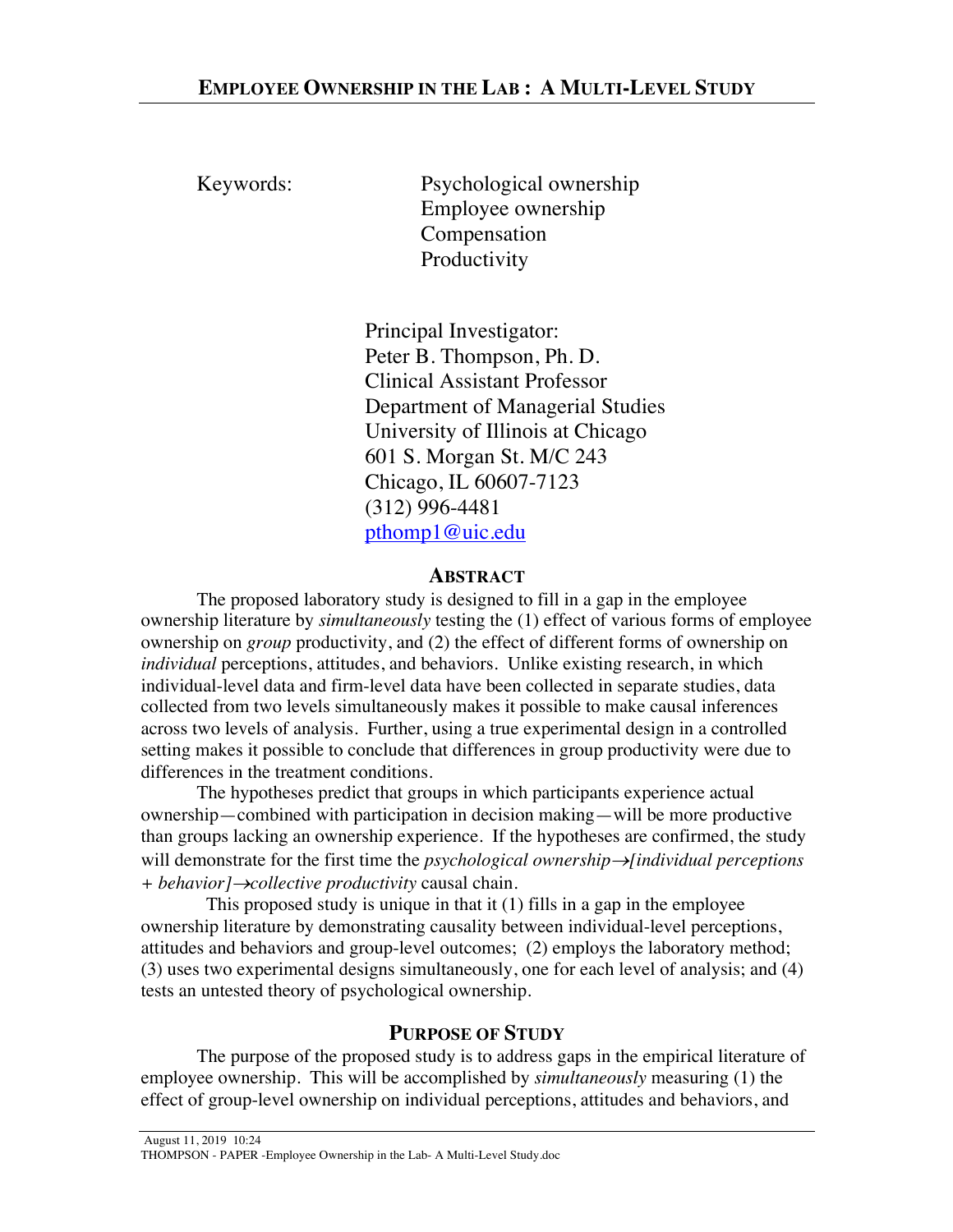(2) the effect of those individual-level variables on group-level outcomes. That is, to study the employee ownership phenomenon at two levels of analysis.

## **THE PUZZLE OF EMPLOYEE OWNERSHIP**

#### **Existing Literature**

Although employee-owned companies tend to perform better than conventionallyowned companies the causal mechanism of this phenomenon remains unclear. A frequent claim for employee ownership in general, and employee stock ownership plans (ESOPs) in particular, is that it causes (or at least contributes to) extraordinary productivity and superior economic performance. The generally accepted explanation is that employee ownership affects the perceptions, attitudes and behaviors of employees such that they increase their effort ("working harder") and engage in productivityenhancing cooperative behaviors including information sharing, mutual monitoring and support ("working smarter"). Enhanced human and social capital then interact to produce superior group- and firm-level outcomes. A considerable amount of empirical evidence supports this claim (Blasi, Conte and Kruse, 1996; Bonin, Jones and Putterman, 1993; Carberry, 2011; Freeman, 2007; Kruse and Blasi, 1997; Kruse, Freeman, and Blasi, 2010).

However, because empirical data has come from two distinct types of studies firm-level comparisons between ESOP and non-ESOP companies, and individual-level studies of aggregated employee perceptions and attitudes—it has not been possible to show how individual-level variables contribute to collective outcomes.

**Firm level studies.** The basic finding of the firm-level studies is that, on average, employee-owned companies are more efficient than conventionally-owned companies. They tend to produce superior outcomes on measures such as profit, return on investment, employment, productivity, and the cost of workman's compensation premia. But, employee ownership by itself is no guarantee of superior financial outcomes: some employee-owned companies appear to perform worse than (or no better than) conventionally-owned concerns. Moreover, employee ownership alone does not appear to enhance performance. Instead, evidence indicates that superior performance is the result of employee ownership combined with internal processes such participatory management practices. Further, not all investigators report positive results: some studies found no performance differences between employee-owned and conventionally-owned companies, and a small number found a negative relationship.

**Individual level.** At the individual-level of analysis, two types of comparisons predominate the literature: (a) aggregated before-and-after individual-level observations of perceptions of and attitudes toward an ESOP; and (b) comparisons between groups consisting of ESOP participants and non-participants on those individual-level variables. The basic findings of this stream of research has been that (a) on average, employees' perceptions and attitudes toward employee ownership become more positive after the implementation of an ESOP; and (b) the average satisfaction of groups of employees who participated in an ESOP is greater in comparison to groups who did not participate. (NB: satisfaction with an ESOP, not job satisfaction.) Taken together, this group of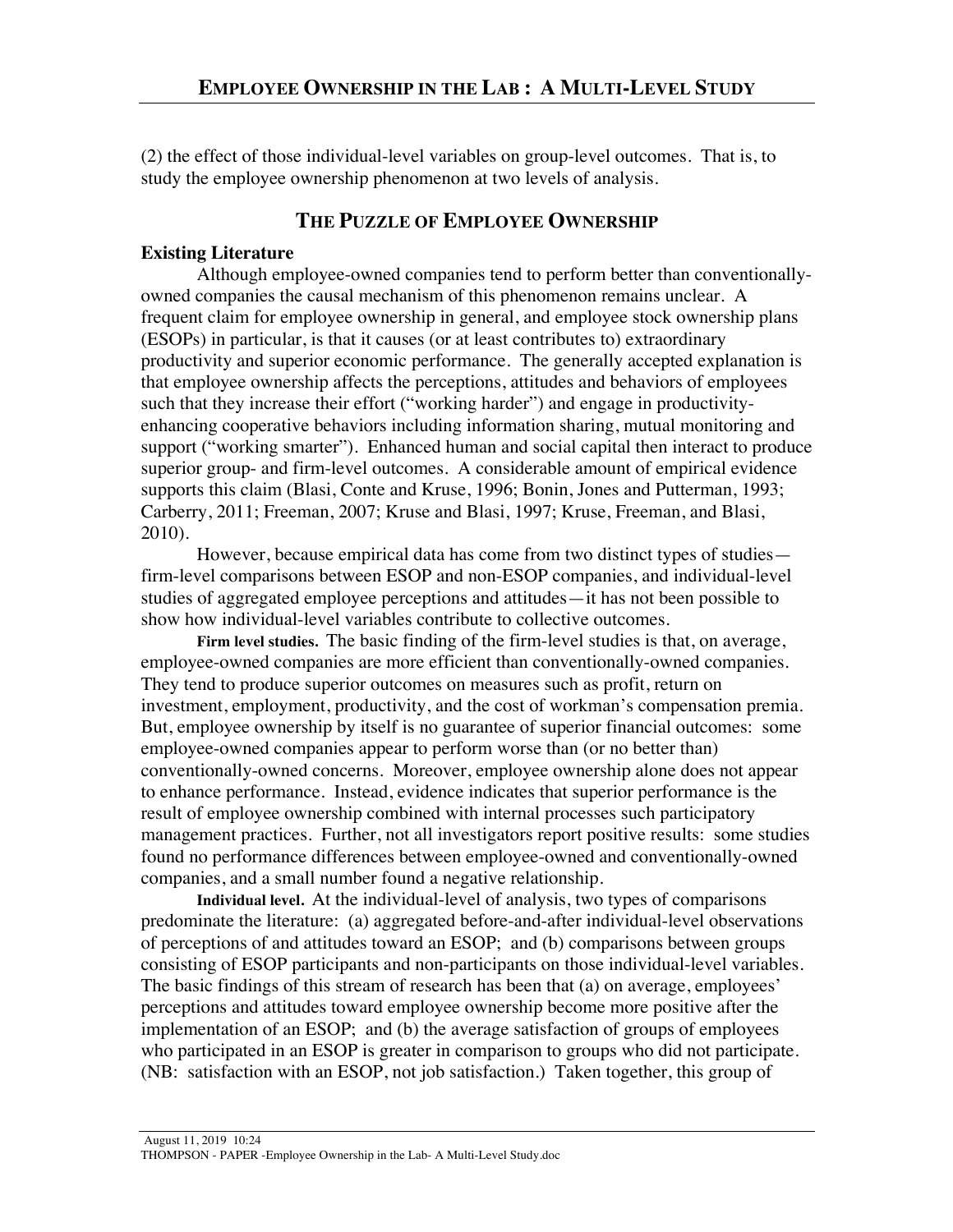studies tend to show a positive relationship between the existence of an ESOP and favorable perceptions and attitudes.

#### **The Unanswered Question: Employee Ownership is Efficient, But Why?**

Although the empirical evidence has painted a convincing picture of a positive relationship between employee ownership and organizational outcomes, the total picture is lacking for two reasons: In the first type of study, comparisons between ESOP and non-ESOP companies are based solely on firm-level data, which means that the firm is treated as a black box, with the result that the *intra-firm processes* by which an ESOP engenders above-average performance remain unobserved. Similarly, the second type of study focuses on individual-level variables such as perceptions, attitudes, and selfreported behavior. But although these individual-level studies give us a peek inside the black box at some of the mechanisms that may lead to productive individual and group behavior, they ignore firm-level outcomes. Disregarding the causal relationship between levels is a fundamental shortcoming in the body of employee ownership research, because *causality in a multi-level system cannot be clearly demonstrated without*  simultaneous *measurement of company-level, that is Level-2 phenomena (type of ownership), and individual level, that is Level-1 phenomena (perceptions and attitudes),*  togethe*r with Level-2 outcomes.* There is no study of which I am aware that *simultaneously* measures individual perceptions and attitudes, measures relevant intragroup structures and processes, measures group- or firm-level performance outcomes, and that identifies and measures comparable results for a comparison sample of firms or groups. This proposed study addresses this gap in the literature.

#### **Theory**

-

Pierce, Rubenfeld, and Morgan (1991) theorized that psychological ownership results from the experience of enjoying three rights: the right to influence the object owned, the right to information about the object, and the right of equity (i.e., return on investment). The right to influence may be realized as participation in decision-making, empowerment, autonomy, or any organizational arrangement where a worker has some control over his or her work environment. As an owner, he or she has a say in how his or her work is done. The right to information is often realized as obtaining financial statements (complete or summarized), operating information, and even strategic information from senior management. As owners, employees are shareholders, and have the same information rights as any shareholder in a corporation. Obviously, some companies are more forthcoming with information than others. Under ERISA, the minimum requirement is a once-a-year plan statement, the choice of many ESOP companies. Other ESOPs provide extensive financial data, and educate ordinary employees so that they are able to understand it.

<sup>1</sup> Actually, it is more complicated than that. Technically, the ESOP trust holds company shares in trust for the benefit of the employees, and votes their shares on their behalf. However, many ESOPs pass those voting rights through to the employees. Thus, the degree of influence is determined partly by the extent of those pass-through rights.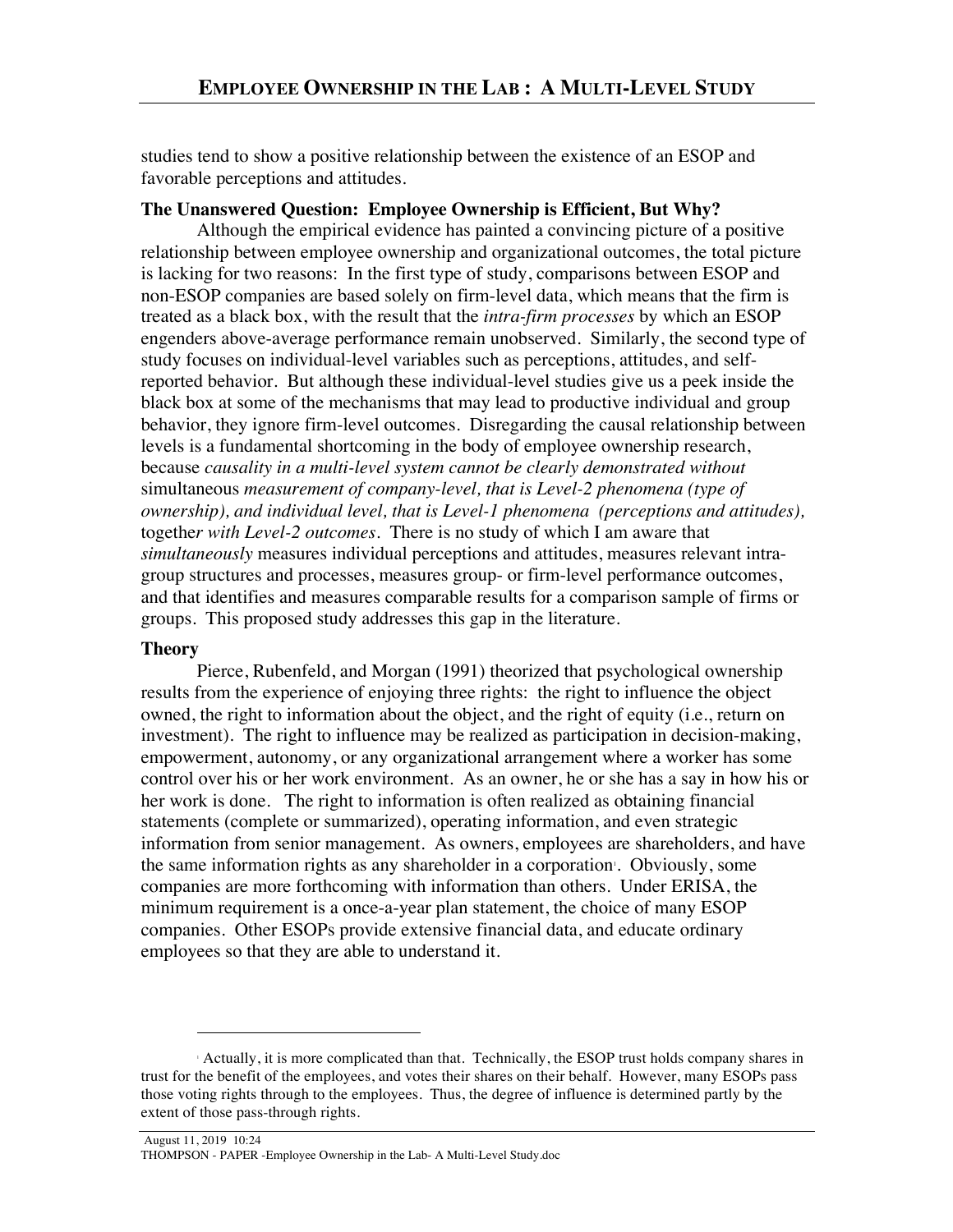Ownership also entails the right to a return from the object owned. With respect to company stock, return on investment is the increase in the value of the stock, if any, and dividends, if any. Owners also bear the risk of loss.

According to their theory, the presence of these three rights constitutes psychological ownership, which increases organizational commitment, which in turn affects both individual and group outcomes. Throughout much of the employee ownership literature, *psychological ownership* is thought to be a major factor in the *employee ownership*  $\rightarrow$ *superior performance* causal chain. To test this theory, the proposed experiment measures the effect of *psychological ownership* on organizational commitment, and individual and group performance.

The model proposed by Pierce et al.  $(1991)$  is extensive, and much of it is not suitable for testing in the laboratory. The proposed experiment tests just the feasible parts of the model (See Figure 1, below).

**Research questions.** Thus we ask three questions: (1) whether type of ownership affects psychological ownership; (2) whether psychological ownership increases commitment; and (3) whether commitment affects group outcomes (cooperative behaviors, work group norms, peer pressure, productivity) and individual outcomes (positive affect, positive attitudes, motivation, individual productivity.)

**Predictions.** When all three rights are present, the theory predicts that organizational commitment and productivity will result. Therefore, one would expect that the treatment group (i.e., type of ownership) enjoying all three rights will be more productive than those enjoying only two rights, and those enjoying two rights will be more productive than those enjoying just one right. The control group lacking all of the rights will be the least productive. Further, we would expect that the effects of the ownership types are cumulative, so that over time those enjoying the three rights will increase productivity, while in the other groups productivity will remain flat or decline.

#### **METHODS**

#### **Sample**

-

The experiment is open to all members of the UIC community who are over 18 and have the use of their hands (so they can fold origami paper). Participants will be recruited by means of flyers, in-class announcement, and the daily e-mail announcements broadcast to the entire university. Other than obtaining expected results, recruiting participants is the most uncertain part of the experiment; recruiting announcements from many departments, including the medical and health science schools, regularly appear in the broadcast emails suggesting that invitations for this study will compete with other announcements.

Because the experiment is open to all individuals connected with the university (faculty, all staff, and students), one may (tentatively) conclude that any results are representative of a diverse set of individuals with respect to age, gender, educational

<sup>2</sup> Here is a link to their paper:

http://www.jstor.org/discover/10.2307/258609?uid=3739656&uid=2129&uid=2&uid=70&uid=4&uid=373 9256&sid=21102692046947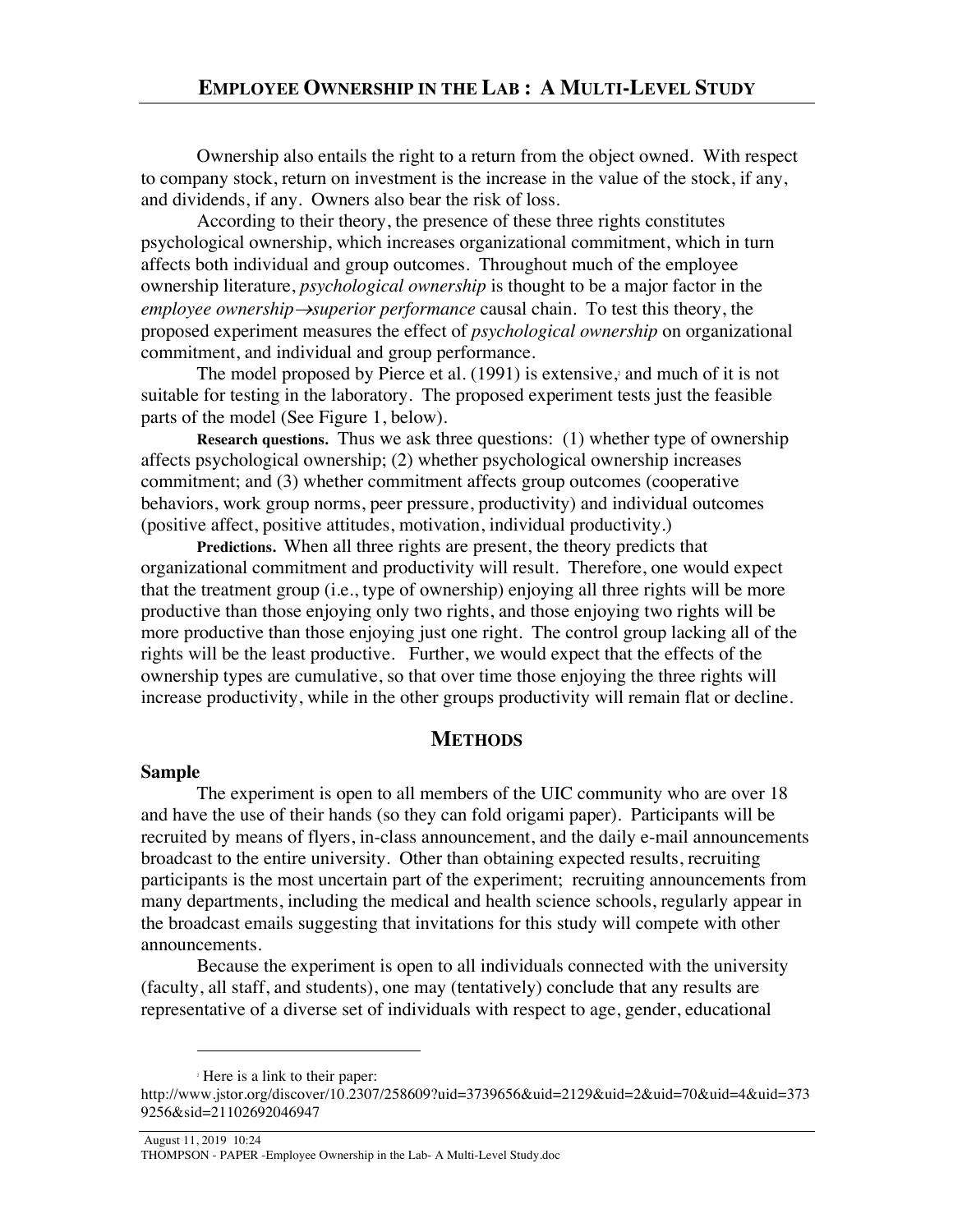attainment, and work experience. As to that, a large proportion of students at the university have full or part-time jobs. Their work experience differentiates them from the stylized 'sophomore psychology student' shortcomings of research in institutions of higher learning.

### **Research Design**

The study utilizes a laboratory for testing the model of Pierce et al. (1991). Archival data of this sort do not exist, and a field study would be a monumental undertaking. Alternatively, a lab experiment has the capability of isolating variables of interest, with the usual shortcomings, as noted below.

#### *Treatments*

**Real effort.** Consistent with the lab practice of behavioral economists, participants will engage in a real-effort task and be offered non-trivial compensation for their efforts. In order to make the lab experience as real-life as possible, the level of compensation is commensurate with semi-skilled part-time work in the Chicago area. Real-effort is operationalized as assembling origami figures by hand. The intent is to mimic, insofar as psychological ownership is concerned, the conditions that are found in ESOPs, cooperatives, piece-rate regimes, and conventional wages-plus-raises regimes.

**Independent variable: Types and degrees of ownership.** After completing a preliminary questionnaire capturing demographic variables, volunteers will be randomly assigned to one of five treatment groups, given instructions and other materials they will require. Instructions are to make as many origami figures as then can against the clock. The number of figures made (productivity) constitutes the pre-test measure. Depending on treatment group, participants will get the opportunity (or not) in subsequent rounds to make financing and marketing decisions and to bear the risks of their decisions.

**Dependent variable: Productivity.** The group outcome variable will be a measure of group productivity, and the treatment variable will be different forms of (simulated) employee ownership and participation in decision-making. This will be accomplished by manipulating type-of-ownership in a simulated (i.e., laboratory) manufacturing environment, and measuring quality and quantity of figures produced. There are four experimental conditions and one control condition. The individual outcome variable will be measures of perceptions of the right to information, control, and equity (financial return). These three are components of "psychological ownership" as proposed by Pierce, Rubenfeld, and Morgan (1991).

**"Black box" variables:** Psychological ownership, commitment, affect, attitude, motivation, participation, individual productivity.

The five treatment groups are: I: ownership with participation, II: ownership without participation, III: voluntary ownership (cooperative), IV: no ownership (piece rate compensation) V: no ownership (wages with raises).

#### *Level 1 Measures*

Note that variables are measured at two levels of analysis. All measures except productivity will be obtained using paper and pencil self-reports.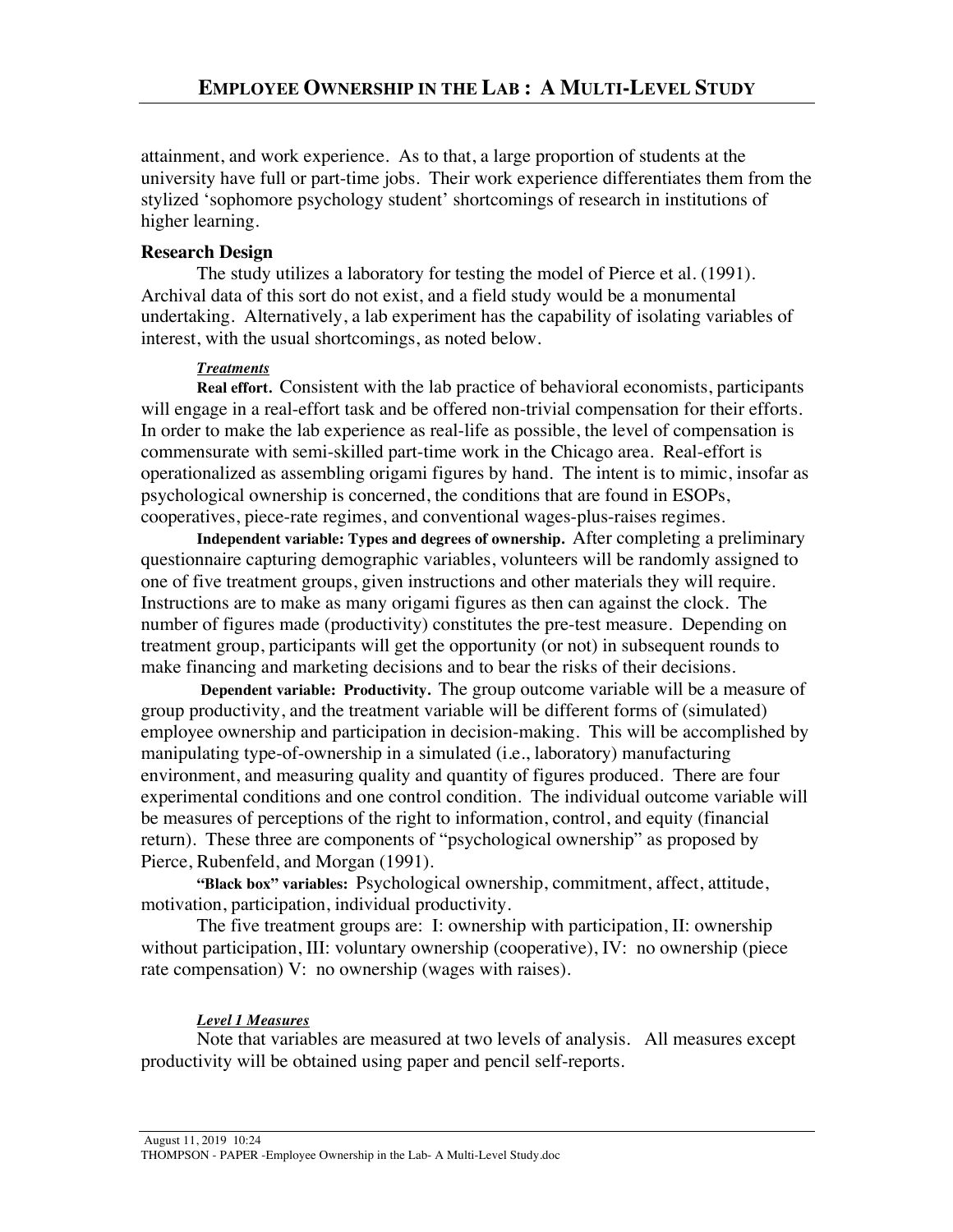- **Psychological ownership.** The extent to which participants perceive that they have influence, information, and an equity stake in the outcome during the experiment. (N.B. The equity stake is paid in cash.)
- **Commitment.** Participants' reports of how committed they believed themselves to be during the experiment.
- **Affect.** Participants' reports of how they felt during the experiment**.**
- **Attitude.** Participants' reports of their positive and negative attitudes regarding the experiment**.**
- Motivation. Participants' reports of the extent of their motivation during the experiment.
- **Participation.** Participants' reports of their level of participation
- **Productivity.** Participants' count of the number of figures s/he produced. (This can be checked by the experimenter or assistant.)

## *Level 2 Measures*

- **Group processes.** Group processes will be measured using participants' perceptions of *others'* commitment, attitudes, and participation.
- **Group productivity.** Physical count by experimenter or assistant of figures produced.

## **Analysis**

A simple one-way ANOVA should be sufficient for determining whether productivity is affected by *type of ownership.* Subsequent analyses, using multiple regression with control variables, would yield additional information about differences in effect sizes. To track the ongoing effects of the treatments (there are three trials), a within-subjects ANOVA would yield testable statistics. Because each treatment presents a slightly different experience over time, one can compare the longitudinal effects of ownership type. Hierarchical linear analysis would not only test whether *type of ownership* affects individual-level variables differently, but could also spotlight the degree of differences among the variables owing to type. To determine how individual level variables aggregate to produce group outcomes, structural equation modeling is suitable.

## **Expected Outcomes**

If the predictions are supported by the data, researchers and managers can be more confident in the power of employee ownership to affect positively individual and firm outcomes. Further, it will tend to fill in some of the blank spaces in the roadmap from conventional ownership to successful employee ownership.

In addition, the study has the potential to open up new avenues of investigation. Researchers may be inspired to experiment with a variety of management-related variables in the laboratory. Others may be inspired to replicate the study in the field. This study has the potential to be a watershed in employee ownership research.

## **Limitations**

**Generalizability.** By their nature, laboratory studies do not necessarily generalize to real-life phenomena. Isolating participants in a sterile setting removes any verisimilitude regarding the experiences of live employees in real companies; the artificiality of the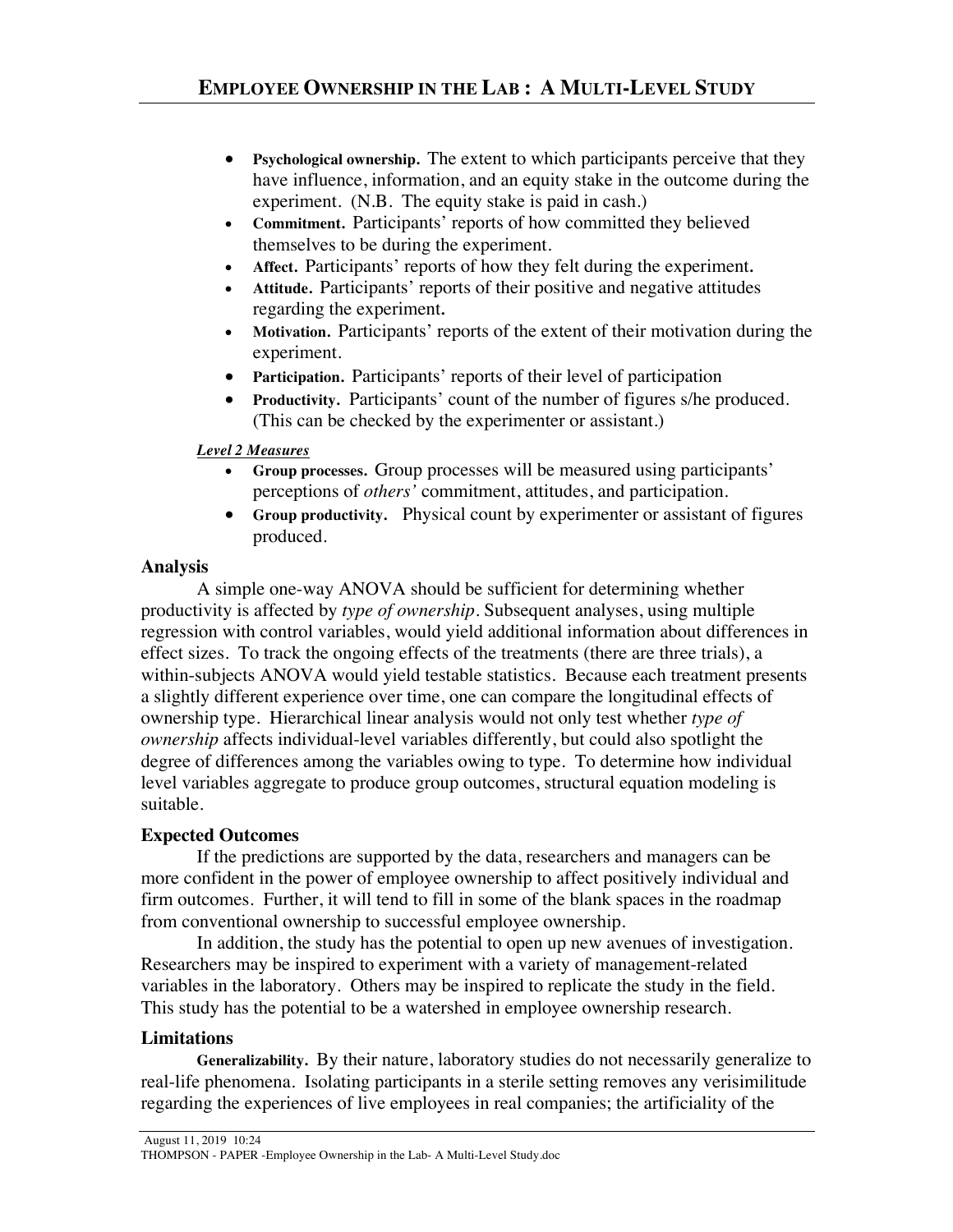setting makes any comparison to real experience questionable. On the other hand, the feasibility of measuring psychological ownership among scores of employees in dozens of firms is, as a practical matter, so resorting to the lab is an acceptable accommodation until practical obstacles can be overcome. Generalizability to all firms with some form of employee ownership is further limited because this study focuses on just three forms of employee ownership, thereby omitting other forms. Conventional ownership is mimicked in the control condition.

**Construct validity.** There is no guarantee that the participants will experience anything akin to psychological ownership during their few hours in the lab. To the extent that the perceptions, attitudes, and behaviors of study participants represent those of employees in the field, the results may be only tentatively generalized. An exploratory study such as this cannot be expected to hit all of its markers; rather, subsequent studies are sure to refine and improve the validity of treatment conditions.

## **Institutional Review Board Approval**

This research has received approval from the UIC Office for the Protection of Research Subjects (Protocol #2012-0664).

# **NOVEL CONTRIBUTION**

**New data set.** The study is expected to be a source of new data. What is different is that it will come from two levels of analysis collected simultaneously so that the relationship between individual-level variables and collective outcomes is made clear.

**Multi-level focus**. In order to overcome single-level shortcoming in the literature, group-level variables, individual level effects, and group-level effects are measured simultaneously.

**Multiple levels of analysis.** The necessity of taking level into account cannot be ignored in management research (Rousseau, 1985; Kozlowski and Klein, 2000). Behavior is influenced by context, so a complete understanding of behavior requires taking context into account. This experiment will contribute to our understanding of the interaction of context with individual outcomes.

**Experimental control.** This study is also novel in that it utilizes a laboratory method to compare different forms of ownership side by side with controls that are not possible in a field study. By moving empirical research into the laboratory, a host of confounding factors may be eliminated.

**Experimental design.** The study will employ two designs, one for each level of analysis. The *Pretest-Posttest Control Group Design, i.e. a* "true experimental design" will be used for testing group level outcomes, and the *Posttest Only Control Group Design* will test for individual level outcomes (Campbell and Stanley, 1963).

**Controls.** Individual differences may have an effect on psychological ownership, so self-efficacy/expectancy, affect, perceptions, attitudes, motivation, and demographic data will be collected and incorporated into statistical analyses to determine if they affect predicted outcomes.

# **IMPLICATIONS FOR PRACTICE**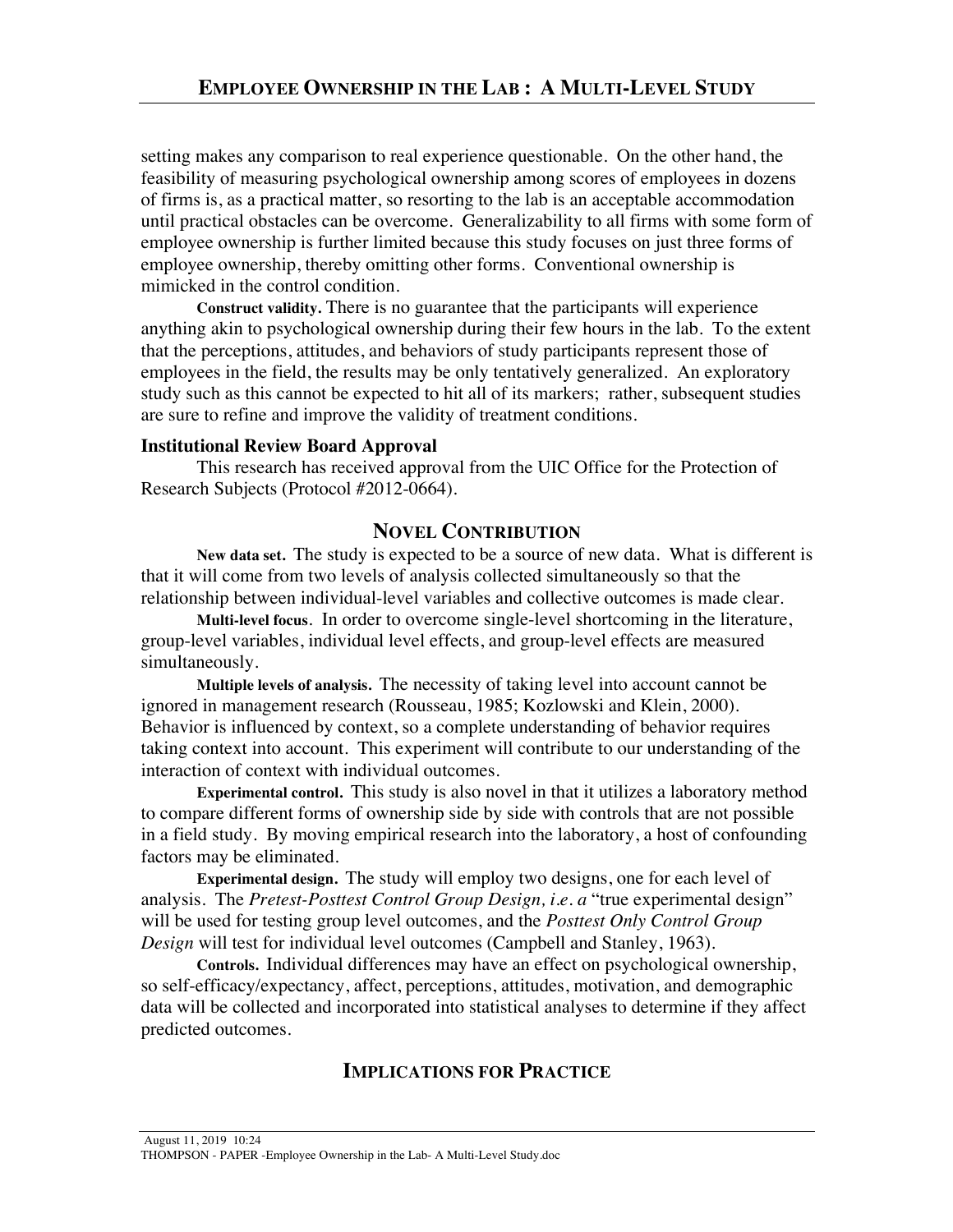Because of the gaps in the empirical literature, neither scholars nor managers can be confident of knowing which factors lead to the well-documented superior performance of employee-owned companies. Thus, managers may be reluctant to institutionalize employee ownership, while scholars' understanding of the internal mechanisms that drive performance remain speculative. With the results of the proposed study in hand, managers will have guidance for achieving the full potential of employee ownership for their companies, whereby employees, managers, and outside shareholders (if any) will all benefit. It is generally agreed that employee ownership promises a win-win outcome for all stakeholders.

If the data confirm Pierce and his colleagues' (1991) model, then managers have a rationale and a template for structuring an ESOP (or other ownership structure) in which participation in decision-making is encouraged, financial information is shared with employees, and employees bear the risk and reward of ownership resulting from the changing fortunes of the company's stock. These are not easy tasks. This author has observed the diversity of attempts to implement these practices as displayed at The ESOP Association's Annual Conferences. Many companies have been successful, others have not. To the extent that these laboratory data can confirm causation between ownership, individual outcomes, and group outcomes, human resource managers in employee-owned companies will be able to contribute to their success.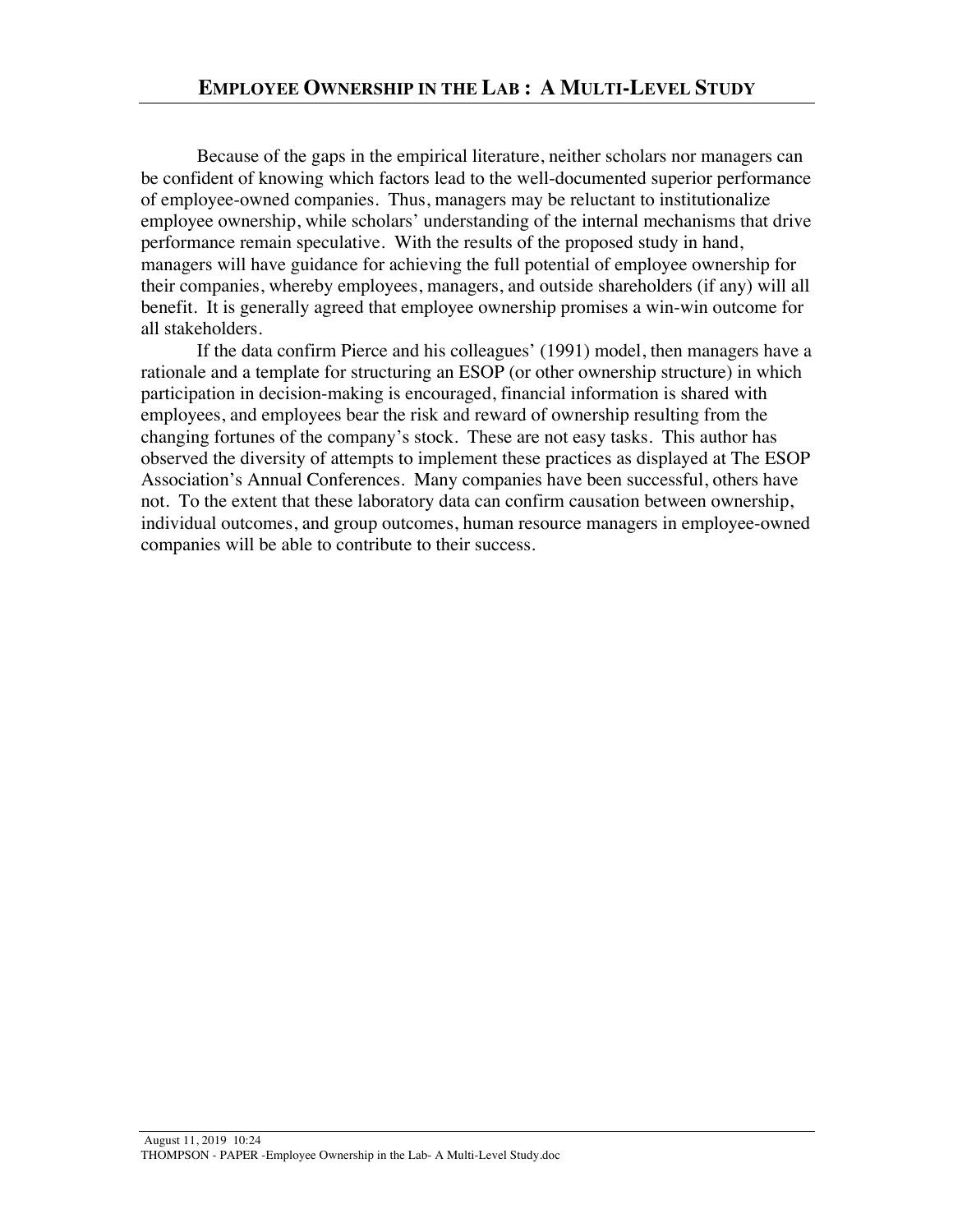# **RELEVANT LITERATURE**

- Al-Saigh, N. M. and Buera, A. M. 1990 Privatization in the arab world: prerequisites for success. *International Review of Administrative Sciences, 56,* 125-135.
- Alderfer, C. P. (1972) *Existence, Relatedness, and Growth: Human Needs in Organizational Settings.* New York: Free Press.
- Alperovitz, G. (1997) The old socialist idea and the new century. *Peace Review, 9,* 41-48.
- Bell, L. and Kruse, D. (1995) Evaluating ESOPs, profit sharing and gain sharing plans in U.S. industries; A report to the U. S. Department of Labor, Washington, D.C.: U.S. Department of Labor.
- Ben-Ner, A. (1988) The life cycle of worker-owned firms in market economies: A theoretical analysis. *Journal of Economic Behavior and Organization, 10*: 287-313.
- Ben-Ner, A. and Jones, D. C. (1995) Employee participation, ownership, and productivity: a theoretical framework. *Industrial Relations, 34,* 532-54.
- Blasi, J., Conte, M. and Kruse, D. (1992) The new owners: Stock price performance for public companies with significant employee ownership. *Journal of Employee Ownership Law and Finance, 4:* 95-130.
- Blinder, A. S. (1990) Introduction. In Blinder, A. S. (Ed.) *Paying for productivity: A look at the evidence*. Washington, D. C.: The Brookings Institution.
- Bloom, S. M. (1985) *Employee Ownership and Firm Performance.* Unpublished doctoral dissertation, Department of Economics, Harvard University.
- Bonin, J. P., Jones, D. C. and Putterman, L. (1993) Theoretical and empirical studies of producer cooperatives: with the twain ever meet? *Journal of Economic Literature, 31:* 1290-1320.
- Bradley, K. (1986) Employee-ownership and economic decline in western industrial democracies. *Journal of Management Studies, 23,* 51-71.
- Brohawn, D. K. (1997) *Journey to an Ownership Culture: Insights from the ESOP Community.* Washington, D. C.: The ESOP Association and Scarecrow Press, Lanham MD & London.
- Buchko, A. A. (1993) The effects of employee ownership on employee attitudes: an integrated causal model and path analysis. *Journal of Management Studies*, 30, 633-657.
- Campbell, D. T. and Stanley, J. C. *Experimental and Quasi-experimental Designs for Research.* Chicago: Rand McNally.
- Carberry, E. J. (2011) *Employee Ownership and Shared Capitalism.* Urbana-Champaign, IL: University of Illinois at Urbana-Champaign, School of Labor and Employment Relations.
- Case. J. (1995) *Open- Book Management.* New York: HarperCollins Publishers.
- Chaplinsky, S. and Niehaus, G. (1990) The tax and distributional effects of leveraged ESOPs. *Financial Management (Spring)* 29-38.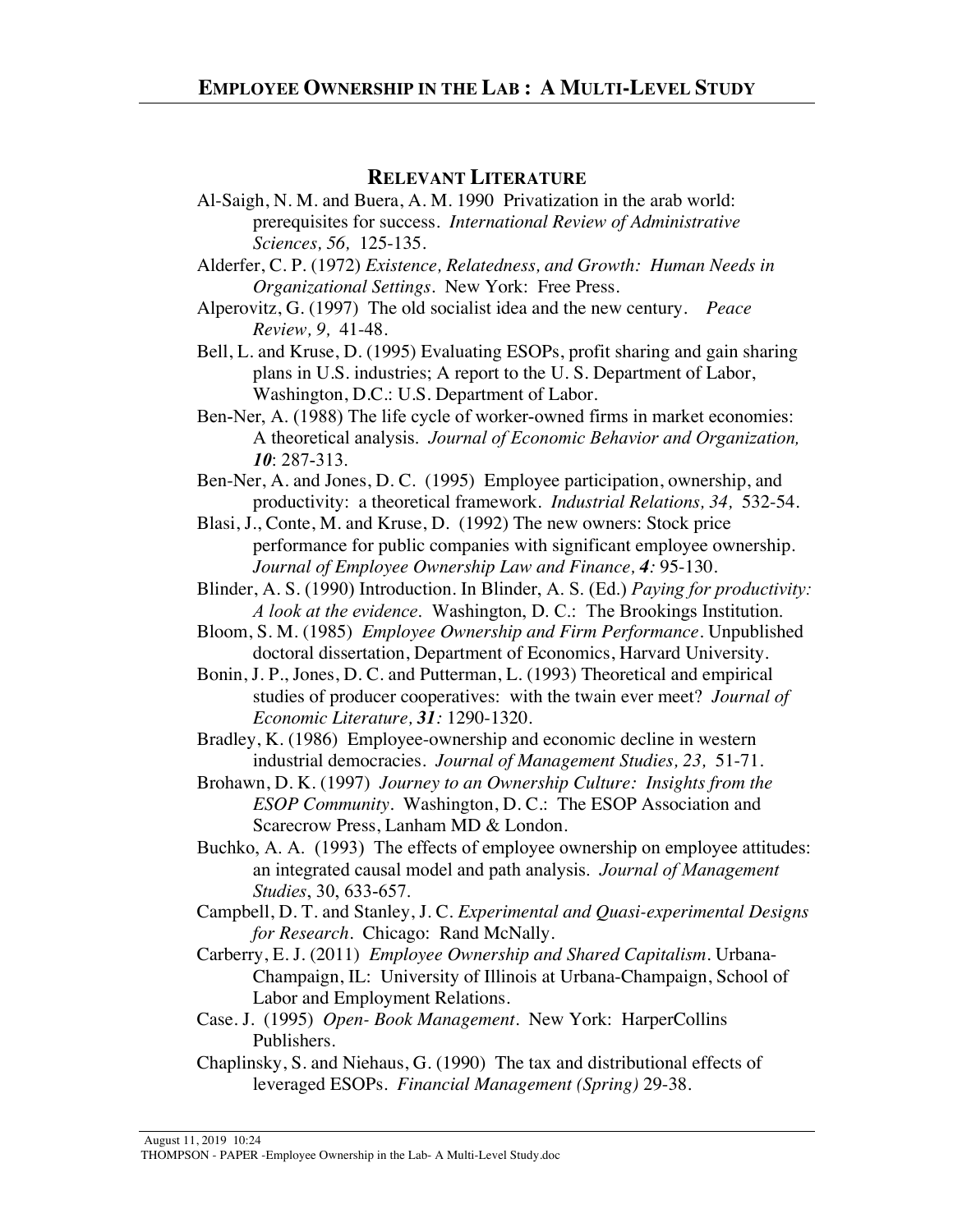- Chiu, W. C. K. (2003) Employee stock ownership plans and organizational integration among workers in the People's Republic of China. *Human Resource Management Review, 13*, 407-421.
- Coff, R. W. (1997) Human assets and management dilemmas: Coping with hazards on the road to resource-based theory. *Academy of Management Review, 22,* 374-402.
- Coff, R. W. (1999) When competitive advantage doesn't lead to performance: The resource-based view and stakeholder bargaining power. *Organizational Science, 10,* 119-133.
- Conte, M. A. & Svejnar, J. (1990) Employee ownership plans. In Blinder, A. S. (Ed.) *Paying for productivity: A look at the evidence*. Washington, D. C.: The Brookings Institution.
- Cook, T. D., and Campbell, D. T. (1979) *Quasi-Experimentation: Design & Analysis Issues for Field Settings.* Boston: Houghton Mifflin Company.
- Danserau, F. and Cho, J. (2006) Avoiding the "fallacy of the wrong level." *Group and Organization Management, 31,* 536-577.
- Doucouliagos, C. (1990) Why capitalist firms outnumber labor-managed firms. *Review of Radical Political Economics*, **22**: 44-67.
- Doucouliagos, C. (1995) Institutional bias, risk, and workers' risk aversion. *Journal of Economic Issues*, **29**: 1097-1118.
- Dugger, W. M. (1987) Democratic economic planning and worker ownership. *Journal of Economic Issues, 21,* 87-99.
- Dunbar, A. E. and Kumbhakar, S. C. (1992) An empirical investigation of the association of productivity with employee stock ownership plans. *Journal of the American Taxation Association*. 22-39.
- Ellerman, D. P. (1984) Theory of legal structure: Worker cooperatives. *Journal of Economic Issues, 18:* 861-891.
- Fama, E. F. and Jensen, M. C. (1983) Separation of ownership and control. *Journal of Law and Economics*, **26**: 301-325.
- FitzRoy, F. R., and Kraft, K. (1987) Cooperation, productivity, and profit sharing. *Quarterly Journal of Economics, 102:* 23-35.
- Freeman, S. F. (2007) Effects of ESOP adoption and employee ownership: Thirty years of research and experience. University of Pennsylvania Organizational Dynamics Working Paper #07-01.
- French, J. L., and Rosenstein, J. (1984) Employee ownership, work attitudes, and power relationships, *Academy of Management Journal, 27:* 861-869.
- GAO (General Accounting Office). (1986) *Employee stock ownership plans: Benefits and costs of ESOP tax incentives for broadening stock ownership.* GAO-PEMD-87-8. Washington, DC: U. S. Government Printing Office
- Gates, J. (1998) *The Ownership Solution: Toward a Shared Capitalism for the Twenty-First Century.* Reading, MA: Addison-Wesley.
- Gibson-Graham, J. K. 2003 Enabling ethical economies: cooperativism and class. *Critical Sociology, 29,* 123-161.
- Goldstein, S. G. (1978) Employee share ownership and motivation. *Journal of Industrial Relations, 20:* 311-330.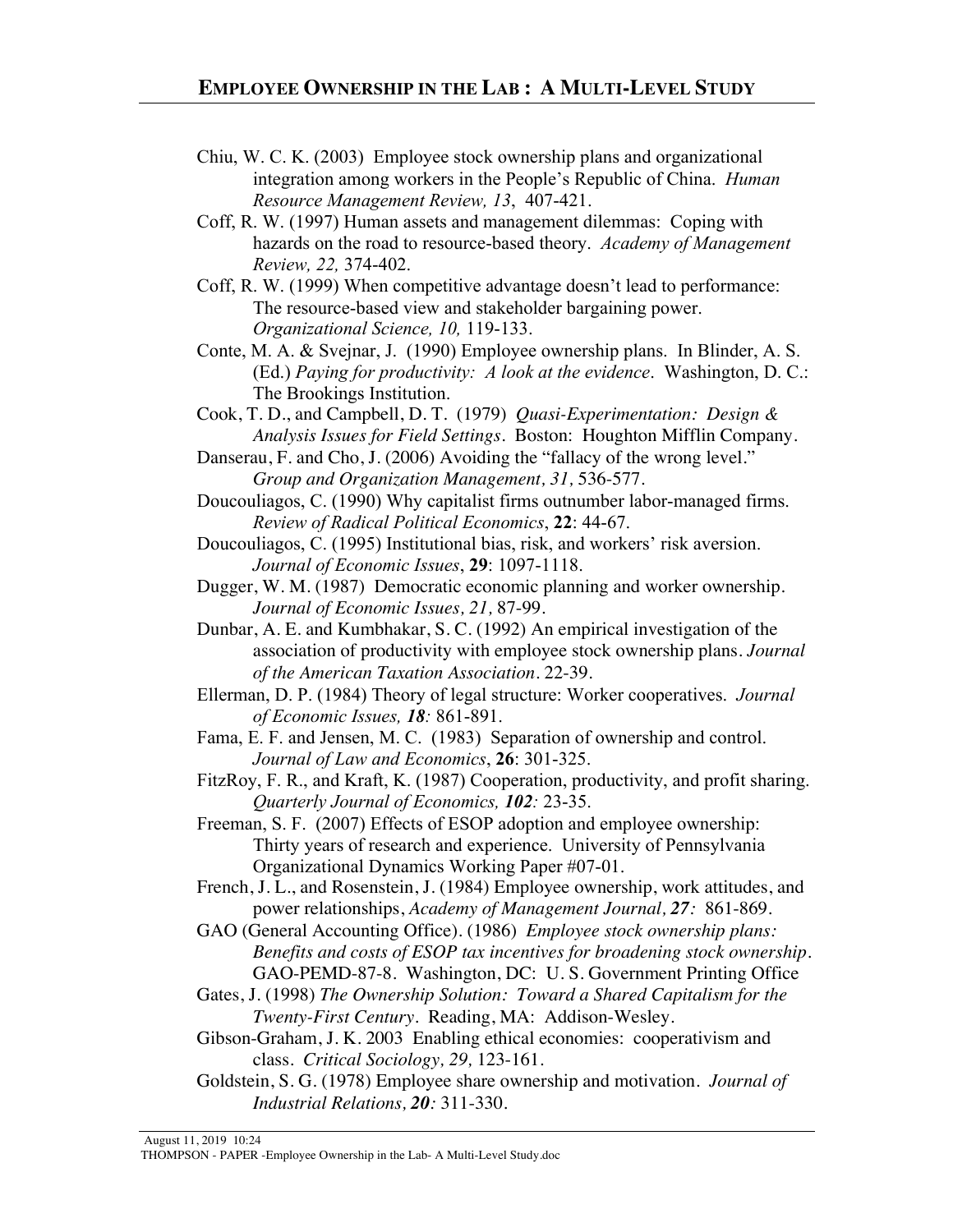- Greenberg, E. S. (1980) Participation in industrial decision-making and worker satisfaction: the case of producer cooperatives. *Social Science Quarterly, 60:* 551-569.
- Gunn, C. (2000) Markets against economic democracy. *Review of Radical Political Economics, 32,* 448-460.
- Hammer, T. H., Landau, J. C., and Stern, R. N. (1981) Absenteeism when workers have a voice: The case of employee ownership. *Journal of Applied Psychology, 66:* 561-573.
- Hammer, T., and Stern, R. (1980) Employee ownership: Implications for the organizational distribution of power. *Academy of Management Journal, 23:* 78-100.
- Hammer, T., Stern, R,. and Gurdon, R. (1982) Worker ownership and attitudes toward participation. In F. Lindenfeld and J. Rothschild-Whitt (Eds.) *Workplace democracy and social change. Boston: Porter Sargent Publishers.*
- Hansmann, H. B. (1990) When does worker ownership work?: ESOPs, law firms, codetermination, and economic democracy. *The Yale Law Journal*, **99**: 1749-1816.
- Howe, C. 1986 The politics of class compromise in an international context: considerations for a new strategy for labor. *Review of Radical Political Economics, 18* 1-22.
- Jensen, M. C. & Meckling, W. H. (1976) Theory of the firm: Managerial behavior, agency costs and ownership structure. *Journal of Financial Economics, 3,* 305-360.
- Keef, S. P. (1994) Employee share ownership and job attitudes: The effects of share sale. *Asia Pacific Journal of Management, 11:* 91-102.
- Klein, K. (1987) Employee stock ownership and employee attitudes: a test of three models. *Journal of Applied Psychology*, **72:** 319-332.
- Klein, K. J. and Hall, R. J. (1988) Correlates of employee satisfaction with stock ownership: Who likes an ESOP most? *Journal of Applied Psychology, 73:* 630-638.
- Kozlowski, S. W. J. and Klein, K. J. (2000) A multilevel approach to theory and research in organizations. In Kozlowski, S. W. J. and Klein, K. J. (Eds.) *Multilevel Theory, Research, and Methods in Organizations.* San Francisco: Jossey-Bass.
- Kruse, D. (1988) *Essays on profit sharing and unemployment.* Unpublished doctoral dissertation, Department of Economics, Harvard University.
- Kruse, D. (1992) Profit sharing and productivity: Microeconomic evidence from the United States. *Economic Journal*, *102*: 24-36.
- Kruse, D. L. and Blasi, J. R. (1997) Employee ownership, employee attitudes, and firm performance: A review of the evidence. In *Handbook of Human Resource Management.* Mitchell, D. J. B., Lewin, D. and Zaidi, M. (Eds.) Greenwich, CT: JAI Press*.*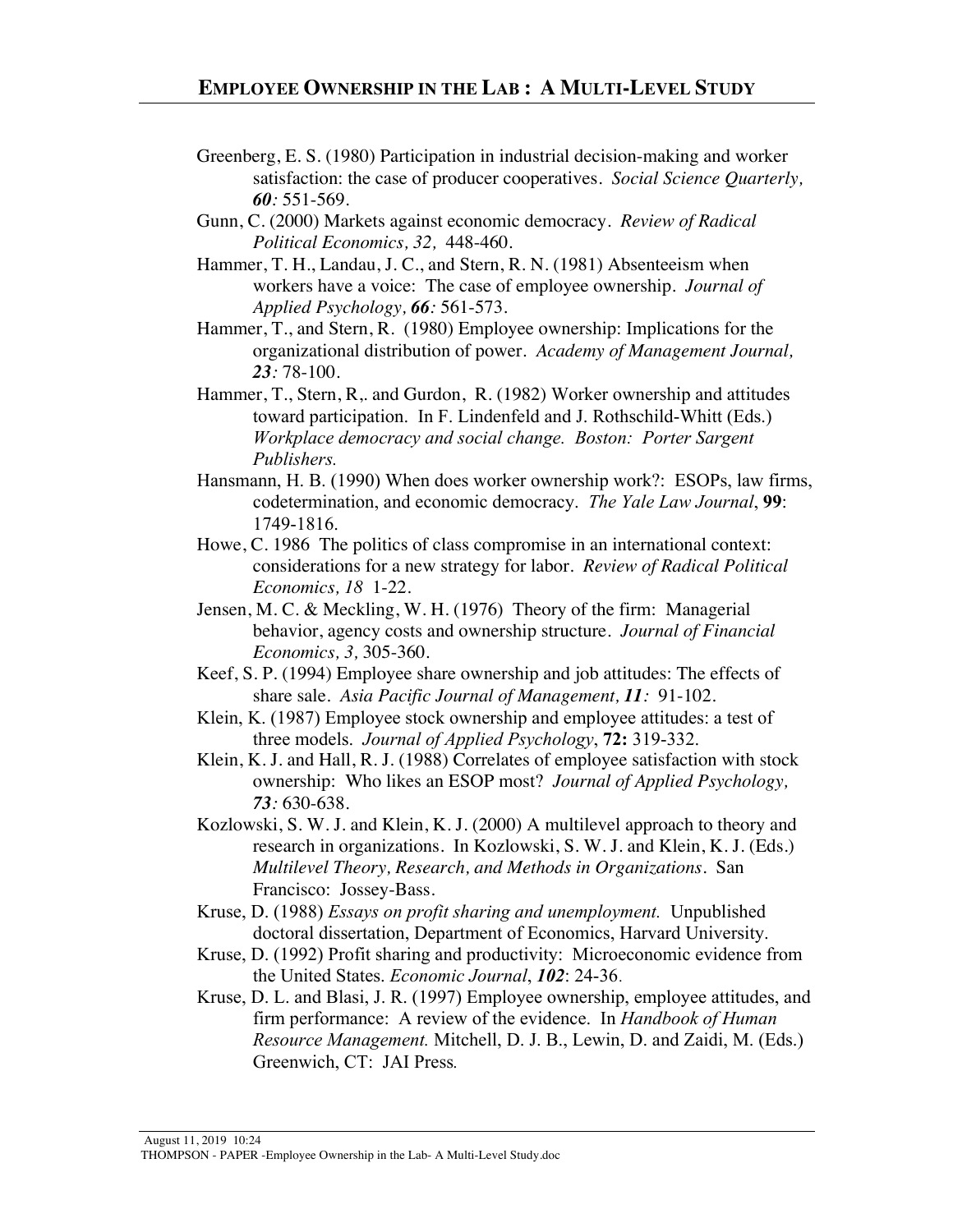- Kruse, D., Freeman, R. and Blasi, J. (2010) *Shared Capitalism at Work: Employee Ownership, Profit and Gain Sharing, and Broad Based Stock Options.* Chicago: University of Chicago Press.
- Lawler, E. (1995) The new pay: A strategic approach, *Compensation and Benefits Review, 27*, 14-22.
- Long, R. J. (1978a) The effects of employee ownership on organizational identification, employee job attitudes, and organizational performance: A tentative framework and empirical findings. *Human Relations, 31:* 29-48.
- Long, R. J. (1978b) The relative effects of share ownership vs. control on job attitudes in an employee-owned company. *Human Relations, 31:* 753-763.
- Long, R. J. (1979) Desires for and patterns of worker participation in decision making after conversion to employee ownership. *Academy of Management Journal, 22:* 611-617.
- Long, R. J. (1980) Job attitudes and organizational performance under employee ownership. *Academy of Management Journal, 23:* 726-737
- Long, R. J. (1981) The effects of formal employee participation in ownership and decision making on perceived and desired patterns of organizational influence: A longitudinal study. *Human Relations, 10:* 847-876
- Long, R. J. (1982) Worker ownership and job attitudes: A field study. *Industrial Relations, 21:* 196-215.
- Mill, J. S. (1871, 1998) *Principles of Political Economy. New York: Oxford Press.*
- Miller, D. E. 2003 Mill's 'socialism.' *Politics, philosophy and economics, 2,* 231-238.
- Mitchell, D. J. B., Lewin D. & Lawler, E. E. (1990) Alternative pay systems, firm performance and productivity. In A. S. Blinder (Ed.) *Paying for Productivity: A look at the evidence (pp. 15-94)* Washington, D. C. Brookings Institution.
- Mygind, N. and Rock, C. P. (1993) Financial participation and the democratization of work. *Economic and Industrial Democracy,, 14,* 163- 183.
- (NCEO) National Center for Employee Ownership (2008) *Employee Ownership Report, 28:* 5.
- Oliver, N. (1984) An examination of organizational commitment in six workers' cooperatives in Scotland. *Human Relations, 37:* 29-46.
- Oliver, N. (1990) Work rewards, work values, and organizational commitment in an employee-owned firm: Evidence from the U.K. *Human Relations, 43:* 513-526.
- Park, S., and Song, M. H. (1995) Employee stock ownership plans, firm performance, and monitoring by outside blockholders. *Financial Management, 24:* 52-65.
- Pierce, J. L. and Rogers, L. (2003) The psychology of ownership and workerowner productivity. *Group Organization Management, 29:* 588-613.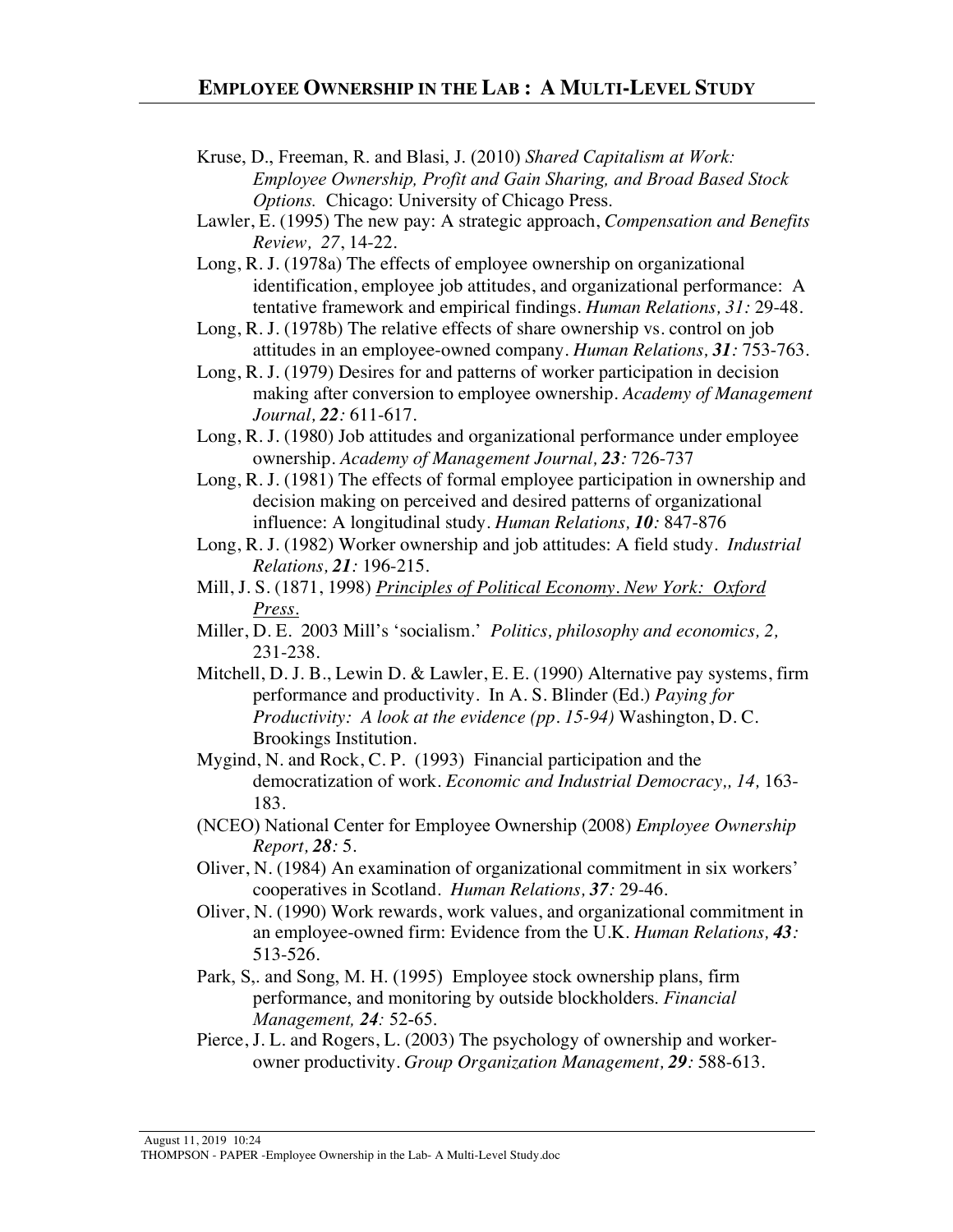- Pierce, J. L., Kostova, T., and Dirks, K. T. (2001) Toward a theory of psychological ownership in organizations. *Academy of Management Review,26:* 298-310.
- Pierce, J. L., Rubenfeld, S. A., and Morgan, S. (1991) Employee ownership: A conceptual model of process and effects. *Academy of Management Review, 16:* 121-144.
- Quarrey, M. Blasi, J. and Rosen, C. (1986) *Taking Stock: Employee Ownership at Work.* Cambridge, MA: Ballinger Publishing Company.
- Rhodes, S. R. and Steers, R. M. (1981) Conventional vs. worker-owned organizations. *Human Relations, 34:* 1013-1035.
- Rooney, P. (1992) Employee ownership and worker participation: Effects on health and safety. *Economic Letters, 39:* 323-328.
- Rosen, C. and Carberry, E. (2003) *Ownership Management: Building A culture of Lasting Innovation.* Oakland, CA: The National Center for Employee Ownership.
- Rosen, C. and Quarrey, M. (1987) How well is employee ownership working? *Harvard Business Review, Sept/Oct,* 126-129.
- Rosen, C. and Rodgers, L. (2007) *The Ownership Edge: How Employee Ownership Can Make Good Companies Great.* Oakland, CA: The National Center for Employee Ownership.
- Rosen, C. and Rodgers, L. (2011) *Fundamentals of Ownership Culture: Practical Ideas for Creating a Great Ownership Company.* Oakland, CA: National Center for Employee Ownership.
- Rosen, C. and Young, K. (1991) Understanding employee ownership. Ithaca: ILRR Press.
- Rosen, C. M., Klein, K. J., and Young, K. M. (1986) *Employee Ownership in America; The Equity Solution.* Lexington, MA: Lexington Books.
- Rosen, C., Case, J. and Staubus, M. (2005) *Equity: Why Employee Ownership is Good for Business.* Boston: Harvard Business School Press.
- Rousseau, D. M. (1985) Issues of level in organizational research: Multi-level and cross-level perspectives. *Research in Organizational Behavior, 7,* 1- 37.
- Rousseau, D. M. and Shperling, Z. (2003) Pieces of the action: ownership and the changing employment relationship. *Academy of Management Review 28,* 553-570.
- Russell, R., Hochner, A. and Perry, S. E. (1979) Participation, influence and worker-ownership. *Industrial Relations, 18:* 330-341.
- Shadish, W. R., Cook, T. D., and Campbell, D. T. (2002) *Experimental and Quasi-Experimental Designs for Generalized Causal Inference.* Boston: Houghton Mifflin Company.
- Smiley, R. W., Gilbert, R. J., Binns, D. M., Ludwig, R. L., and Rosen, C. M. (2007) *Employee Stock Ownership Plans: ESOP Planning, Financing, Implementation, Law and Taxation.* San Diego. Beyster Institute at the Rady School of Management, University of California at San Diego.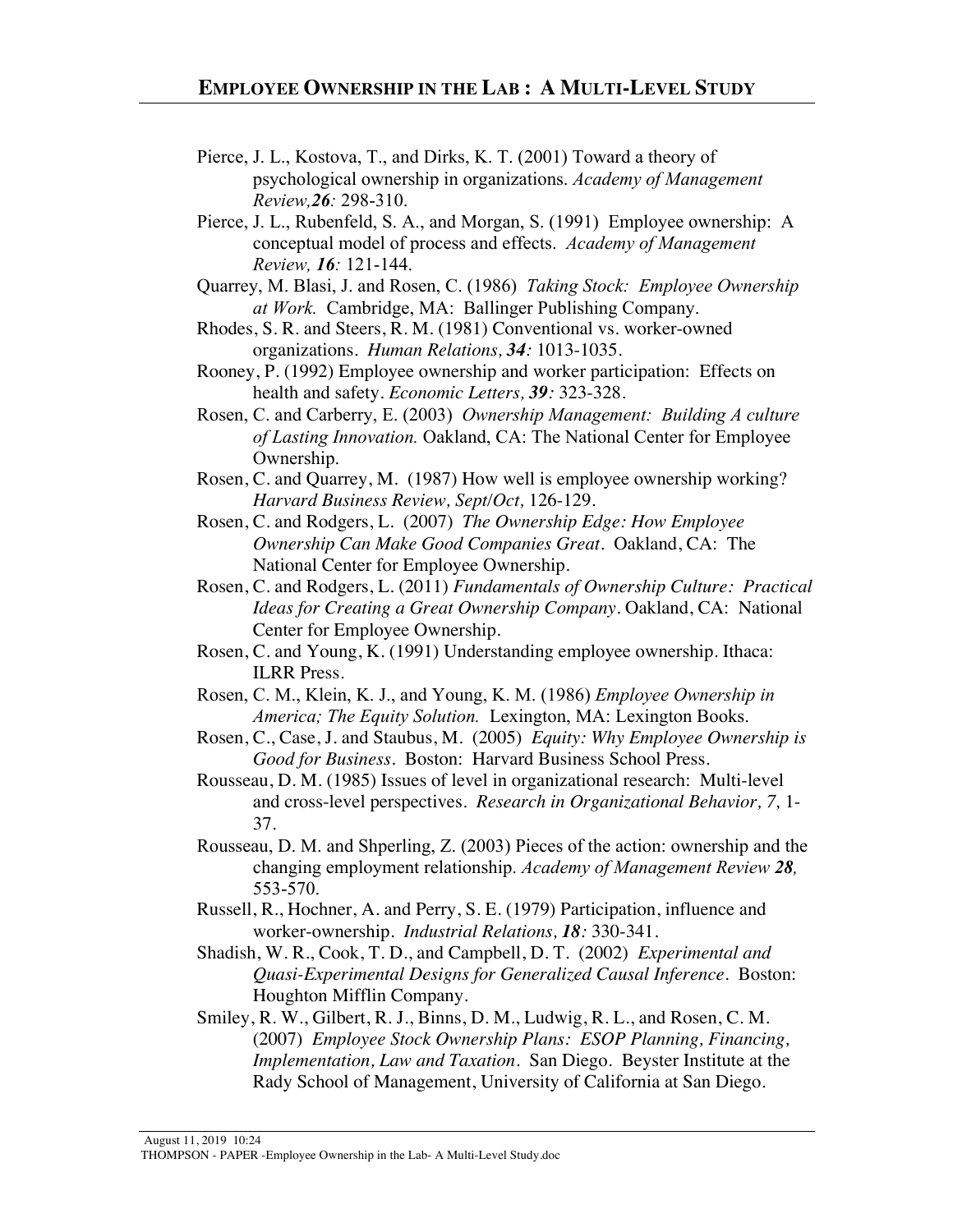Sockell, D. (1985) Attitudes, behavior, and employee ownership, some preliminary data. *Industrial Relations, 24:*130-138.

- Stack, J. (1994) *The Great Game of Business.* New York: Crown Publishing Group.
- Steinherr, A. (1978) The labor-managed economy: A survey of the economics literature. *Annals of Public and Co-operative Economy, 24,* 129-148.
- Thompson, J. (1967) *Organizations in Action* (New York: McGraw Hill)
- Toscano, D. J. (1983) Toward a typology of employee ownership. *Human Relations, 7,* 581-602.
- Tucker, J., Nock, S. L., and Toscano, D. (1989) Employee ownership and perceptions of work. *Work and Occupations, 16:* 26-42.
- Vanek, Jaroslav. 1976 Uncertainty and the investment decision under labormanagement and their social efficiency implications. In *Collected Essays on Self-Management,* Ithaca, NY: Cornell University Press.
- Whyte, W. F. and Blasi, J. R. (1982) Worker ownership, participation and control: A theoretical model. *Policy Sciences, 14:* 137-163.
- Whyte, W. F. and Blasi, J. R. (1984) Employee ownership and the future of unions. *Annals of the American Association of Political and Social Science, 473:* 128-140.
- Young, K. M., Rosen, C., and Carberry, E. J. (1995) *Theory O: Creating an Ownership Style of Management.* Oakland, CA: The National Center for Employee Ownership.